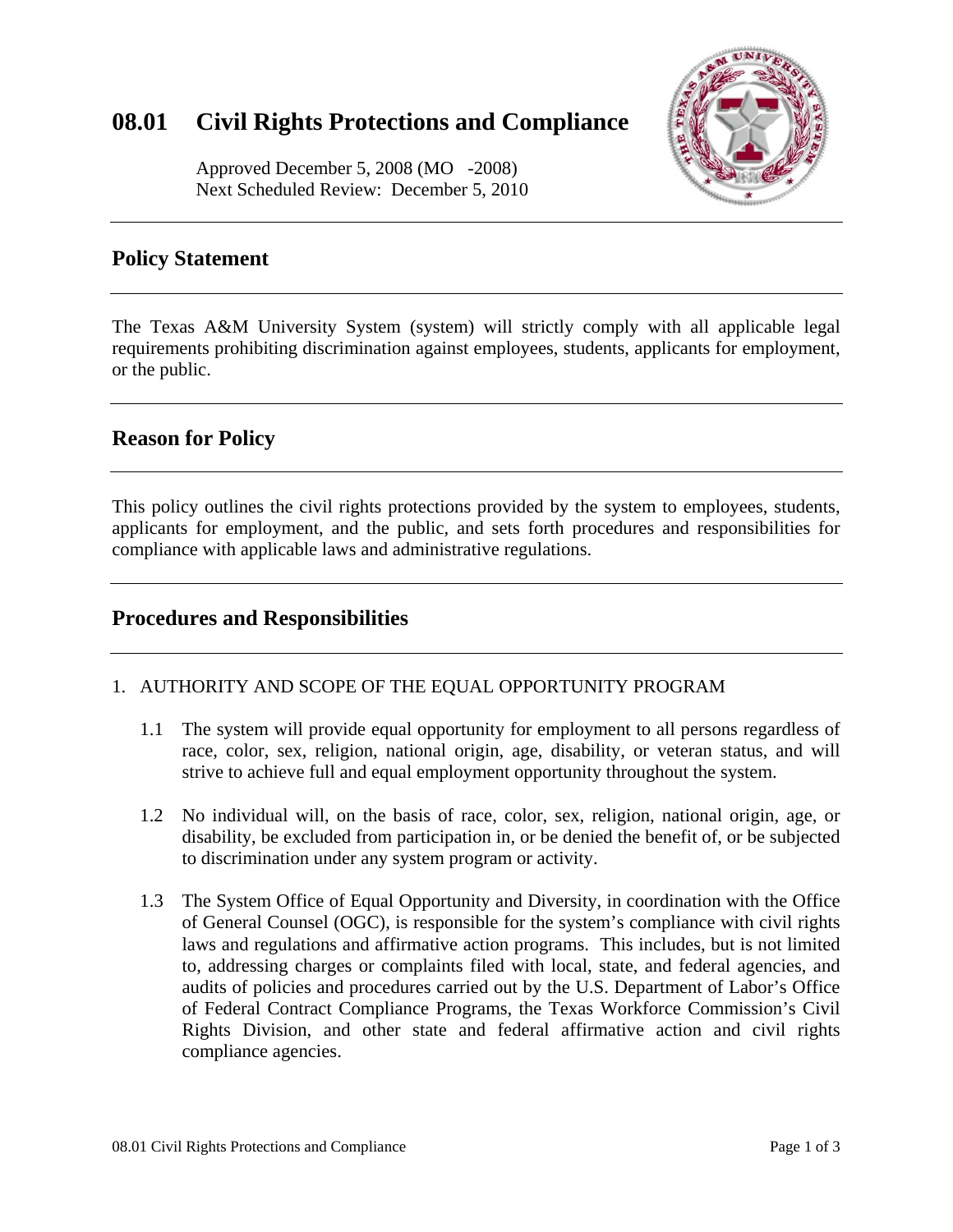- 1.4 The system promotes equal employment opportunity through its procedures, training, compliance with applicable legal requirements and other methods such as affirmative action programs authorized by federal regulations.
- 1.5 Retaliatory action of any kind is prohibited when taken against a complainant, witness, or other person participating in a discrimination or related retaliation investigation, complaint, hearing or suit. Such retaliatory action will be regarded as a separate and distinct cause for complaint and possible disciplinary action, including dismissal.

#### 2. RESPONSIBILITIES

- 2.1 Each system member chief executive officer (CEO) is responsible for equal opportunity, affirmative action and program accessibility in accordance with local, state, and federal laws and regulations and system policy.
- 2.2 The system director of equal opportunity and diversity, in coordination with the OGC, will serve as the liaison between system members and local, state, and federal compliance agencies. The director is also responsible for the coordination of all reporting requirements for the system and its members under applicable state and federal regulations.
- 2.3 Each system member CEO will appoint an Affirmative Action Representative, a Title IX of the Education Amendments of 1972 Coordinator, a Section 504 of the Rehabilitation Act of 1973 Coordinator, and other administrators who will oversee implementation of procedures to ensure compliance with legal and regulatory provisions under this policy.

#### 3. PROCEDURES

- 3.1 The administrators appointed under Section 2.3 will inform the system director of equal opportunity and diversity as soon as a charge or complaint of discrimination, sexual harassment, and/or retaliation, or notice of audit or other inquiry, is received from a local, state, or federal agency.
- 3.2 Each system member will develop and widely promulgate a rule and/or procedures for the receipt and processing of complaints of discrimination, sexual harassment, and/or related retaliation. These will include the identification of the member official(s) with jurisdiction over the various types of complaints that may be filed by faculty, staff, students, and third parties.
- 3.3 Annually, each system member will develop, maintain, and update a written affirmative action plan that follows the guidelines of the U.S. Department of Labor's Office of Federal Contract Compliance Programs and the Texas Workforce Commission's Civil Rights Division. These plans will be submitted to the system director of equal opportunity and diversity for compliance review.